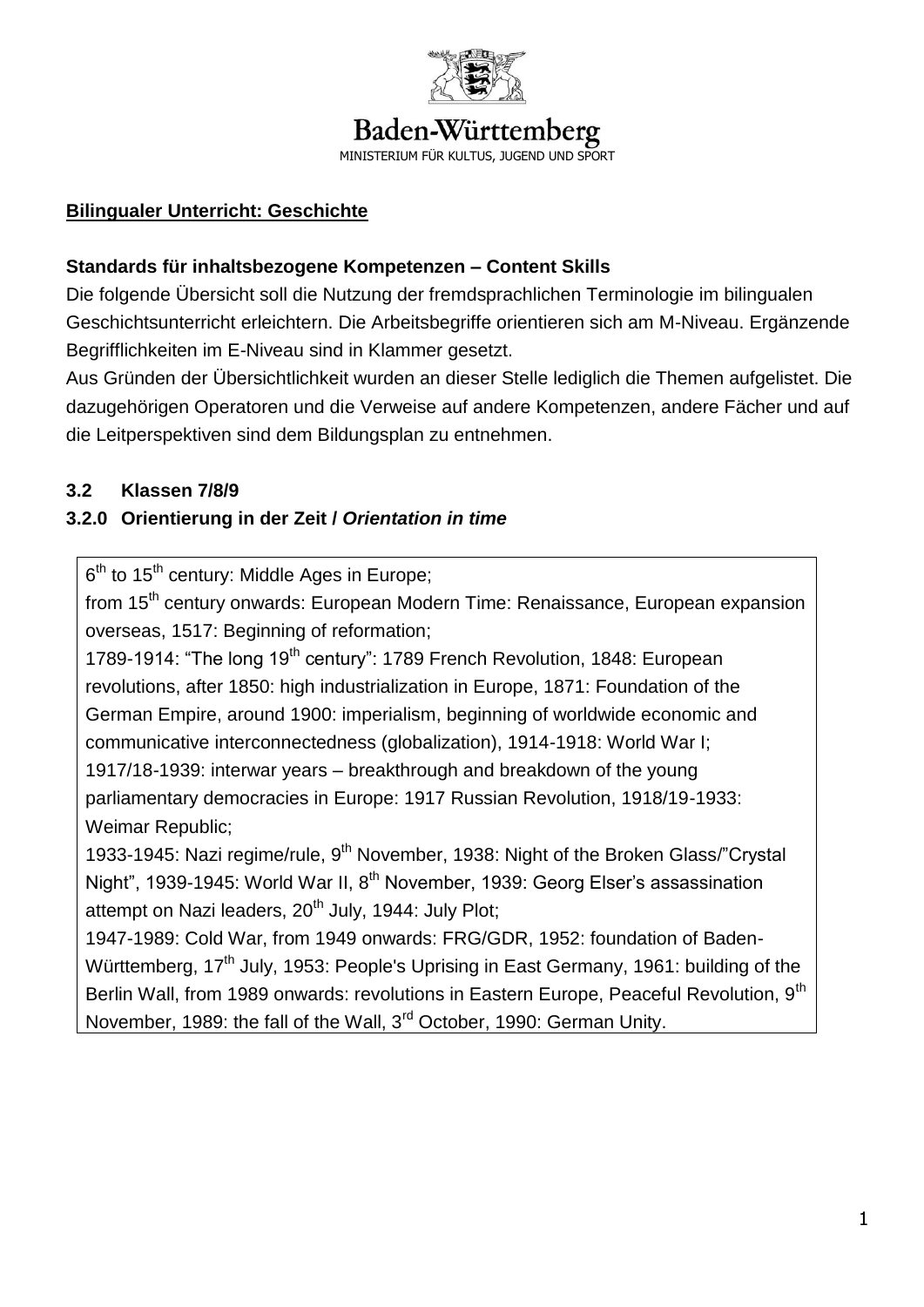**3.2.1 Europa im Mittelalter – Leben in der Agrargesellschaft und Begegnungen mit dem Fremden /** *Europe during the Middle Ages – Life in the agrarian society and encounters with the unfamiliar*

| <b>TK</b>      | <b>Topics</b>                | <b>Working terms</b>                                  |
|----------------|------------------------------|-------------------------------------------------------|
| 1              | The Feudal system            | [agrarian society;] manorial system; village; castle: |
|                | Life in the medieval village | knighthood; church: e.g. piety, [monastery/convent    |
|                | Peasants                     | school,] monastery                                    |
|                | Medieval castles             |                                                       |
|                | Knights                      |                                                       |
|                | <b>Medieval monasteries</b>  |                                                       |
| $\overline{2}$ | [Feudal system               | [classes/status: clergy, nobility, peasants; manorial |
|                | Investiture]                 | system; oath of fealty, fief; monarchy]               |
| 3              |                              | "City air is liberating": [self-government:] council, |
|                |                              | citizen/patrician; market, guild; Jews [: protection  |
|                |                              | privilege]                                            |
| $\overline{4}$ | - Window to the world:       | Silk Road: silk, plague; [Empire: the Mongolian       |
|                | The Silk road                | storm, pax mongolica]                                 |
|                | - The Mongolian Empire       |                                                       |
|                | - Marco Polo                 |                                                       |
|                | - The plague in Europe       |                                                       |
| 5              | - Window to the world:       | crusade, ["holy war"]                                 |
|                | Jerusalem and the            |                                                       |
|                | crusades                     |                                                       |

**3.2.2 Wende zur Neuzeit – neue Welten, neue Horizonte, neue Gewalt /** *The transition to Modern Times – new worlds, new horizons, new violence*

| <b>TK</b> | <b>Topics</b>                | <b>Working terms</b>                                   |
|-----------|------------------------------|--------------------------------------------------------|
|           | - A new age begins:          | [renaissance: e.g. individual, new science,]           |
|           | Humanism and                 | Copernican turn, e.g. nature observations, printing [, |
|           | Renaissance                  | e.g. banking system, long-distance tradel              |
|           | - Leonardo Da Vinci: art &   |                                                        |
|           | inventions                   |                                                        |
|           | - Copernicus: Heliocentric   |                                                        |
|           | system vs. Geocentric        |                                                        |
|           | system                       |                                                        |
|           | - Galileo Galilei            |                                                        |
|           | - The invention of printing: |                                                        |
|           | Johannes Gutenberg           |                                                        |
|           | - How did the printing       |                                                        |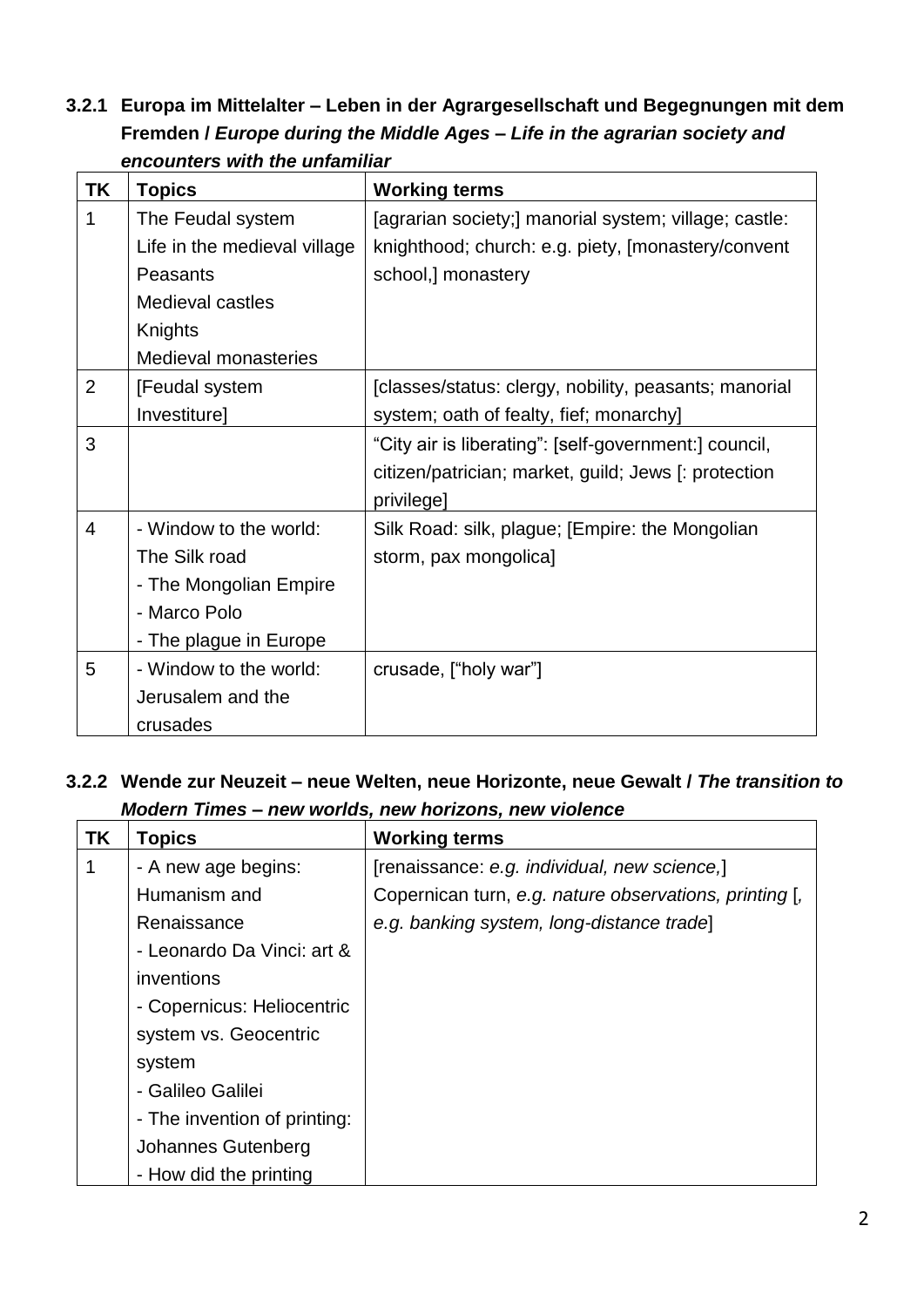|                | process work?              |                                                       |
|----------------|----------------------------|-------------------------------------------------------|
|                | [- The invention of modern |                                                       |
|                | banking                    |                                                       |
|                | - The rise of the Fuggers] |                                                       |
| $\overline{2}$ | - Window to the world:     | Ottoman Empire [cultural transfer/cultural conflict], |
|                | The expansion of the       | sea route to India                                    |
|                | <b>Ottoman Empire</b>      |                                                       |
|                | - The circumnavigation of  |                                                       |
|                | Africa                     |                                                       |
|                | - Vasco da Gama            |                                                       |
| 3              | - The Age of Discovery     | colonialism, e.g. Aztec Empire, Incan Empire,         |
|                | - Columbus: "The           | Mayan Empire;                                         |
|                | discovery of America"      | triangular trade [, luxury goods]                     |
|                | - What happened to the     |                                                       |
|                | native population?         |                                                       |
|                | - The impact of the        |                                                       |
|                | European landing on the    |                                                       |
|                | native population          |                                                       |
|                | - Triangular Trade         |                                                       |
| 4              | - The church and the       | Reformation [, Peasants' War, Empire:], e.g.          |
|                | abuse of power             | territorial states, confessionalization; [pax         |
|                | - What people around       | universalis]                                          |
|                | 1500 feared the most       |                                                       |
|                | - The selling of           |                                                       |
|                | indulgences                |                                                       |
|                | - Who was Martin Luther    |                                                       |
|                | and what did he criticize? |                                                       |
|                | - The 95 thesis and their  |                                                       |
|                | impacts on Europe          |                                                       |
|                | - What did the             |                                                       |
|                | Reformation change in      |                                                       |
|                | Europe?                    |                                                       |
|                | - The Peasants' War        |                                                       |

#### **3.2.3 Die Französische Revolution – Bürgertum, Vernunft, Freiheit /** *The French Revolution – bourgeoisie, reason, freedom/liberty*

| <b>TK</b> | <b>Topics</b>              | <b>Working terms</b>                              |
|-----------|----------------------------|---------------------------------------------------|
|           | - The living conditions of | The Sun King, estate-based society, Enlightenment |
|           | the French population in   | $\vert$ [: e.g. reading club, educational trip]   |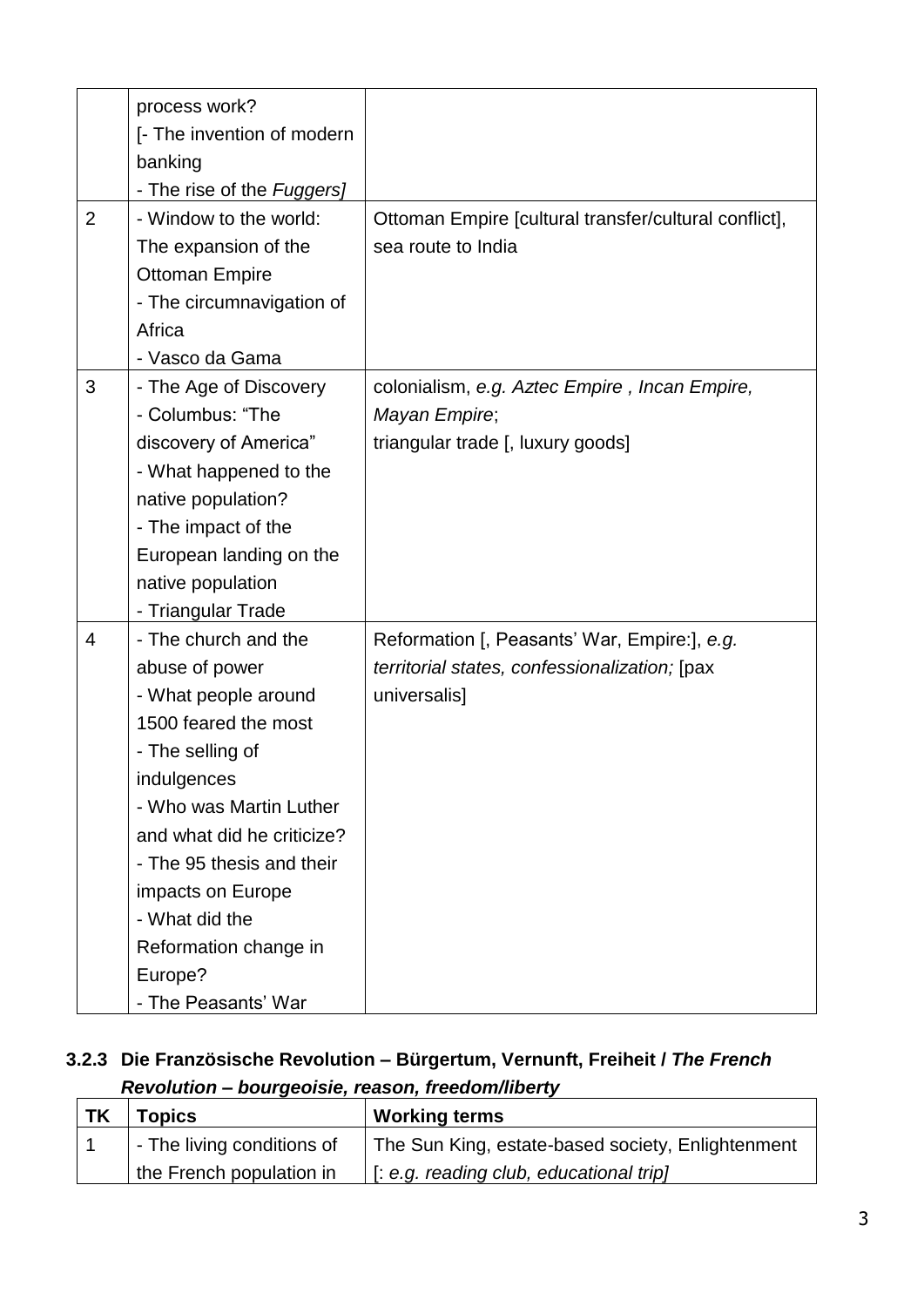|                | the 18 <sup>th</sup> century<br>- Absolutism<br>- Louis XIV - the Sun King |                                                   |
|----------------|----------------------------------------------------------------------------|---------------------------------------------------|
|                | - Ideas of the                                                             |                                                   |
|                | Enlightenment                                                              |                                                   |
|                | philosophers                                                               |                                                   |
|                | - The "financial crisis" of                                                |                                                   |
|                | France                                                                     |                                                   |
|                | - What caused the French                                                   |                                                   |
|                | Revolution?                                                                |                                                   |
| $\overline{2}$ | - The States General                                                       | revolution: human and civil rights, constitution; |
|                | - Bastille Day 1789                                                        | [universal suffrage; constitutional monarchy,]    |
|                | - The Declaration of the                                                   | republic                                          |
|                | Rights of Man and the                                                      |                                                   |
|                | Citizen                                                                    |                                                   |
|                | - Constitution                                                             |                                                   |
|                | - France becomes a                                                         |                                                   |
|                | Republic                                                                   |                                                   |
| 3              | - The reign of terror                                                      | liberty, equality [, nation, the Reign of Terror] |
|                | - The achievements of the                                                  |                                                   |
|                | revolution                                                                 |                                                   |
| 4              | - Window to the world:                                                     | revolution: The Declaration of Independence;      |
|                | The American Revolution                                                    | [transfer of ideas: human and civil rights]       |
|                | - The first settlers                                                       |                                                   |
|                | - New England colonies                                                     |                                                   |
|                | - The Boston Tea Party                                                     |                                                   |
|                | - The Declaration of                                                       |                                                   |
|                | Independence in 1776                                                       |                                                   |
|                | - The War of                                                               |                                                   |
|                | Independence                                                               |                                                   |
|                | - The constitution of the                                                  |                                                   |
|                | <b>USA</b>                                                                 |                                                   |

# **3.2.4 Europa nach der Französischen Revolution – Bürgertum, Nationalstaat, Verfassung /** *Europe after the French Revolution – bourgeoisie, nation-state, constitution*

| <b>TK</b> | Topics                 | <b>Working terms</b>                           |
|-----------|------------------------|------------------------------------------------|
|           | - Rise and decline of  | Napoleon's land consolidation [secularization, |
|           | Napoleon's rule        | mediatization]                                 |
|           | - Napoleon's impact on |                                                |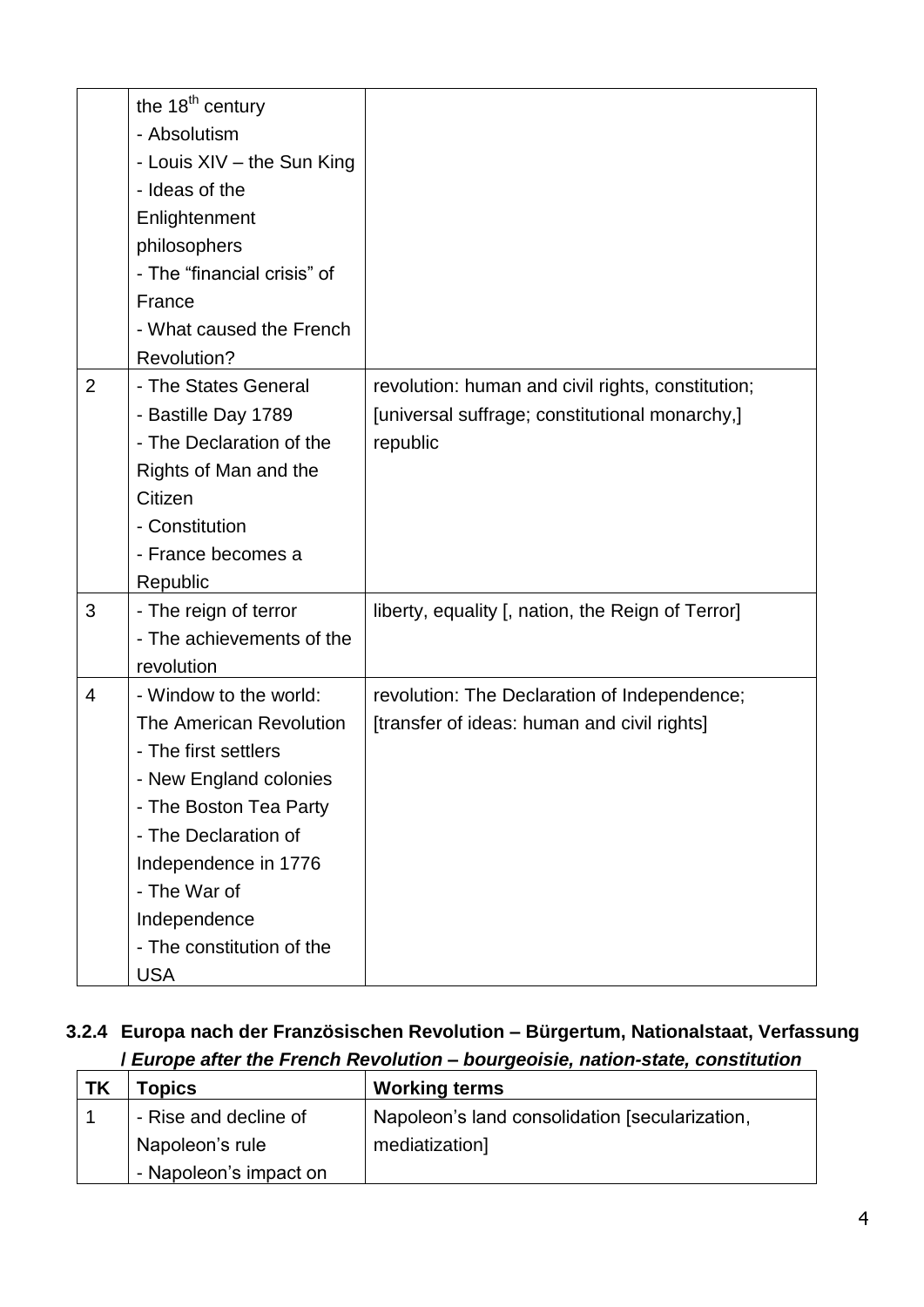|                | the German Southwest        |                                                   |
|----------------|-----------------------------|---------------------------------------------------|
| $\overline{2}$ | - Congress of Vienna        | restoration, "unity and freedom" [; nationalism,  |
|                | - The Holy Alliance         | liberalism:], "Spring of Nations"                 |
| 3              | - Student societies         | bourgeoisie, [e.g. clubs & societies, song of     |
|                | - Wartburg Festival         | freedom] censorship                               |
|                | - Karlsbad Decrees          |                                                   |
|                | - Hambach Festival          |                                                   |
|                | - Abandance of freedom      |                                                   |
|                | of speech and press         |                                                   |
|                | - Symbols and songs         |                                                   |
| $\overline{4}$ | - The Revolution of         | [National Assembly,] nation-state, constitution:  |
|                | 1848/49 in different parts  | [suffrage,] human and civil rights [; counter-    |
|                | of Germany and Europe       | revolution]                                       |
|                | - National Assembly /       |                                                   |
|                | <b>Frankfurt Parliament</b> |                                                   |
|                | - The Basic Rights of the   |                                                   |
|                | German People               |                                                   |
|                | - Constitution and its      |                                                   |
|                | problems                    |                                                   |
|                | - Why did the Revolution    |                                                   |
|                | fail?                       |                                                   |
|                | - Reaction and legacy       |                                                   |
| 5              | - Window to the world:      | link: migration                                   |
|                | Reasons for the             |                                                   |
|                | emigration to America       |                                                   |
| 6              | - Bismarck and Prussia      | Foundation of the German Empire from the top, old |
|                | - Road to German unity      | nation-state / young nation-state                 |
|                | - Ems Telegram              |                                                   |
|                | - Franco-Prussian War       |                                                   |
|                | 1870-1871                   |                                                   |
|                | - Proclamation of the       |                                                   |
|                | German Empire in the Hall   |                                                   |
|                | of Mirrors at Versailles    |                                                   |
|                | - Delayed foundation        |                                                   |
|                | (compared with France       |                                                   |
|                | and Poland)                 |                                                   |
|                | - Constitution of the       |                                                   |
|                | <b>German Empire</b>        |                                                   |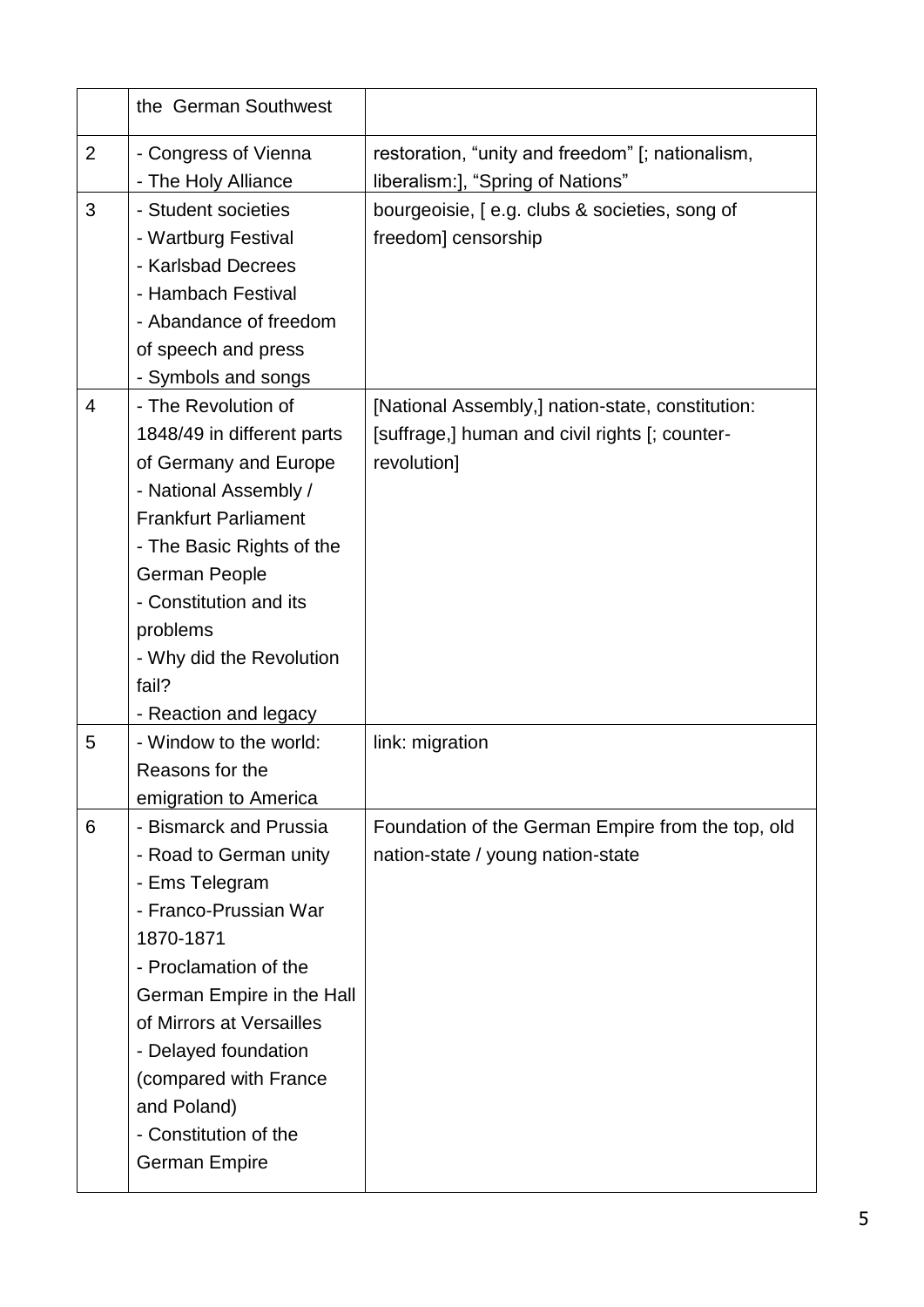### **3.2.5 Der industrialisierte Nationalstaat – Durchbruch der Moderne /** *The industrialized national state*

| ΤK | <b>Topics</b>             | <b>Working terms</b>                                  |
|----|---------------------------|-------------------------------------------------------|
| 1  | Economic and social       | Industrialization: e.g. factory, railway, labourer,   |
|    | changes during high       | entrepreneur, [economic liberalism]                   |
|    | industrialization         |                                                       |
| 2  | Everyday life of workers, | [class society] labour movement, communism, social    |
|    | labour movement and       | democracy, union, [social legislation]                |
|    | "social question"         |                                                       |
| 3  | The modern way of life    | [urban sprawl] Metropolis, e.g. emancipation of       |
|    | around 1900               | Jews, women; e.g. antisemitism, militarism, [radical] |
|    |                           | nationalism]                                          |
| 4  | Commemorative cultures    | Authoritarian state/ democracy: e.g. Day of Sedan,    |
|    | of the German monarchy    | birthday of the emperor/ 14 July                      |
|    | and the French republic.  |                                                       |
| 5  | Window to the world:      | Networking: e.g. railway, steamboat, telegraph,       |
|    | The world at the end of   | [World's Fair] migration                              |
|    | the $19th$ century: an    |                                                       |
|    | economic and              |                                                       |
|    | communicatively linked    |                                                       |
|    | place of interaction      |                                                       |

## **3.2.6 Imperialismus und Erster Weltkrieg – europäisches Machtstreben und Epochenwende /** *Imperialism and World War 1 – European fight for power and change of epoch*

| <b>TK</b>      | <b>Topics</b>              | <b>Working terms</b>                                 |
|----------------|----------------------------|------------------------------------------------------|
| 1              | Window to the world:       | Imperialism, colonial empire, racism, [social]       |
|                | Analysing Imperialism      | Darwinism]                                           |
|                | using the example of       |                                                      |
|                | Africa                     |                                                      |
| $\overline{2}$ | Causes of the First World  | Radical nationalism, arms race, system of alliances; |
|                | War and its impact on      | e.g. battle of material, home front                  |
|                | everyday life              |                                                      |
| 3              | The fall of monarchic      | [Empire; liberalism] Export of democracy/            |
|                | empires within Europe.     | communism: October Revolution                        |
|                | Contrasts and differences  |                                                      |
|                | between the US and the     |                                                      |
|                | Soviet model at the end of |                                                      |
|                | the First World War.       |                                                      |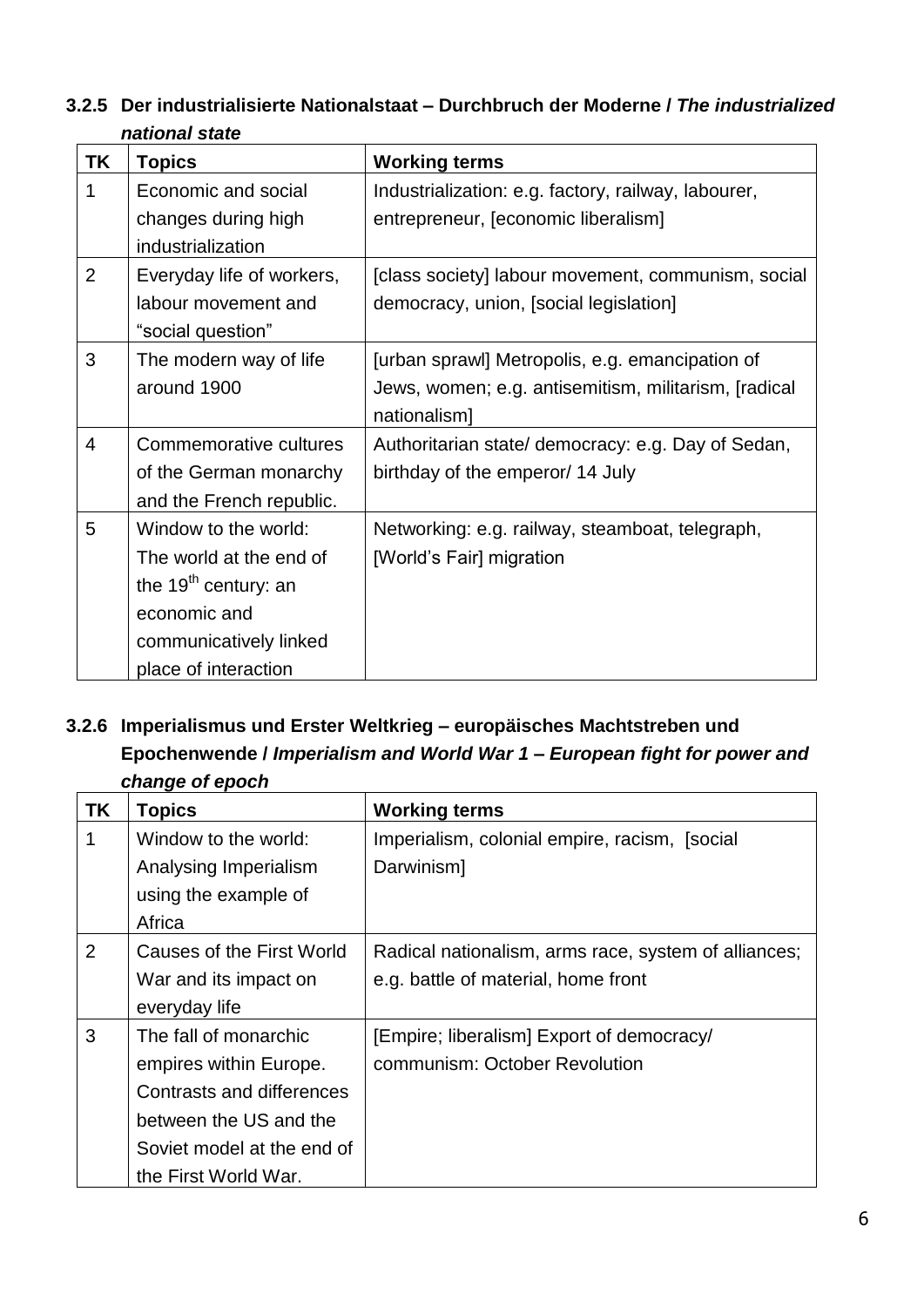**3.2.7 Europa in der Zwischenkriegszeit – Durchbruch und Scheitern des demokratischen Verfassungsstaates /** *Europe between the World Wars – breakthrough and failure of the democratic constitutional state*

| <b>TK</b> | <b>Topics</b>             | <b>Working terms</b>                                |
|-----------|---------------------------|-----------------------------------------------------|
|           | Breakthrough and failure  | Fourteen Points: democratization, right to self-    |
|           | of parliamentary          | determination, successor state, [e.g. ethnic        |
|           | democracy in Europe after | minorities, improvised democracy, acquired/learned  |
|           | the First World War.      | democracy, young nation-state, old nation-state,    |
|           |                           | economic crisis] dictatorship, [social darwinism]   |
| 2         | Democratic restart of the | Democracy: Weimar Constitution, [Weimar             |
|           | Weimar Republic.          | Coalition]                                          |
| 3         | Causes of the failure of  | [Versailles Peace Treaty] War guilt clause/ winning |
|           | the Weimar Republic in    | countries (Allied Forces); anti-democratic thought  |
|           | comparison with the       | [alte Eliten] / gelernte Demokratie; the Great      |
|           | persistence of democracy  | Depression, [the seizure of power/ 6 février,       |
|           | in France.                | NSDAP/ front populaire]                             |

**3.2.8 Nationalsozialismus und Zweiter Weltkrieg – Zerstörung der Demokratie und Verbrechen gegen die Menschlichkeit /** *National Socialism and Second World War – destruction of democracy and crimes against humanity*

| <b>TK</b>      | <b>Topics</b>                                                                     | <b>Working terms</b>                                                                                                                                                                                                                                                                        |
|----------------|-----------------------------------------------------------------------------------|---------------------------------------------------------------------------------------------------------------------------------------------------------------------------------------------------------------------------------------------------------------------------------------------|
| 1              | Nazi ideology                                                                     | National Socialism, racism, antisemitism, [living]<br>space] people's community, leader principle                                                                                                                                                                                           |
| $\overline{2}$ | Nazi takeover of Germany                                                          | [seizure of power] "Gleichschaltung" (bringing in line<br>/ enforced political conformity)                                                                                                                                                                                                  |
| 3              | Everyday life in Nazi<br>Germany between<br>consent, repression and<br>resistance | Dictatorship; [profiteer], aryanization, propaganda;<br>mass organization: e.g. Hitler Youth, League of<br>Young Girls, terror, persecution, concentration<br>camp, pogrom, political, racial and religious<br>persecuted, Jews, Sinti and Romanies,<br>homosexuals, euthanasia, resistance |
| $\overline{4}$ | The Second World War                                                              | War of destruction; holocaust - Shoah                                                                                                                                                                                                                                                       |
| 5              | Nazi leadership in<br>occupied Europe                                             | Occupation, forced labour, collaboration, resistance                                                                                                                                                                                                                                        |
| 6              | Window to the world:<br>Japanese expansion<br>during the Second World<br>War      | Imperialism                                                                                                                                                                                                                                                                                 |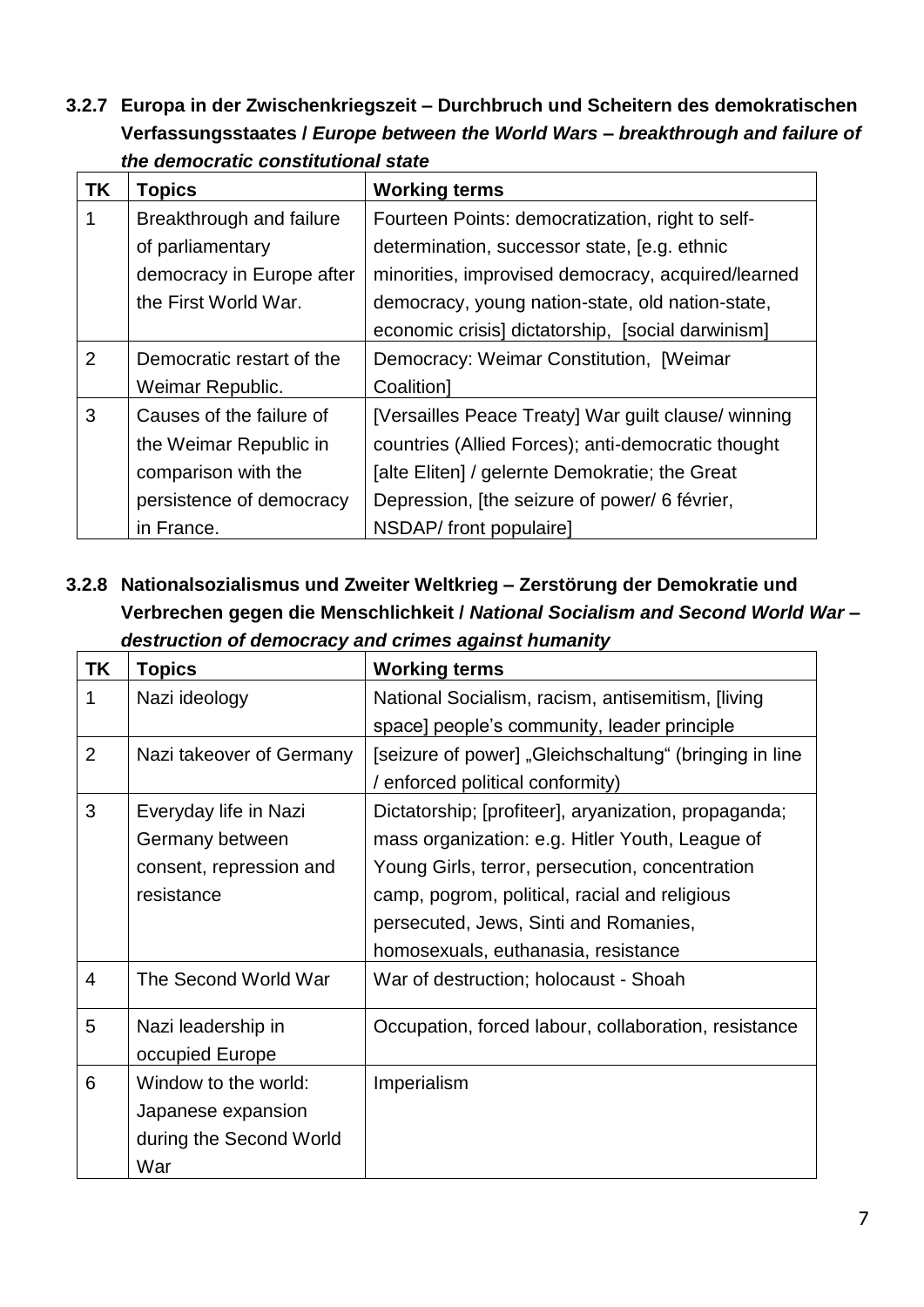| Responsibility resulting | guilt, joint guilt, responsibility |
|--------------------------|------------------------------------|
| from Nazi crime.         |                                    |

### **3.2.9 BRD und DDR – zwei Staaten, zwei Systeme in der geteilten Welt / The** *Federal Republic of Germany and the German Democratic Republic – two states, two systems in a divided world*

| ΤK             | $5.0113$ in a annaca noma<br><b>Topics</b>                                                                                                                                 | <b>Working terms</b>                                                                                                      |
|----------------|----------------------------------------------------------------------------------------------------------------------------------------------------------------------------|---------------------------------------------------------------------------------------------------------------------------|
| 1              | Consequences of the<br>Second World War and<br>post-war Europe                                                                                                             | Flight and expulsion, Zusammenbruchsgesellschaft                                                                          |
| $\overline{2}$ | <b>Structures of the Cold War</b>                                                                                                                                          | East-West conflic; [Systemgegensatz], Cold War:<br>Blockbildung, [Staatenteilung] arms race                               |
| 3              | Democracy in the two<br>German states                                                                                                                                      | "Grundgesetz": [basic human rights], multi-party<br>system/ "Einheitsliste"                                               |
| 4              | Development of the<br>economy in the Federal<br><b>Republic of Germany</b><br>compared with the<br><b>German Democratic</b><br>Republic and its impact on<br>everyday life | [social] Market economy/ command economy, e.g.<br>Post-war economic boom/ basic services/ guest<br>worker/contract worker |
| 5              | Repression of the people<br>in the German Democratic<br>Republic and its impact on<br>everyday life                                                                        | "Stasi", the Wall, national uprising, e.g.<br>"Republikflucht", opposition of the youth                                   |
| 6              | Liberalization measures<br>and emancipation<br>movements in the Federal<br><b>Republic of Germany</b><br>during the 1960s and<br>1970s                                     | "1968", change of values: alternative ways of life,<br>[pluralization]                                                    |
| $\overline{7}$ | Window to the world:<br>Impact of the Cold War on<br>Cuba                                                                                                                  | [Putsch, military dictatorship] revolution, Cuban<br>missile crisis                                                       |
| 8              | Causes for the collapse of<br>the Eastern Bloc and the<br>end of the Cold War                                                                                              | [digital revolution, arms race] national debt, policy of<br>reform, arms control                                          |